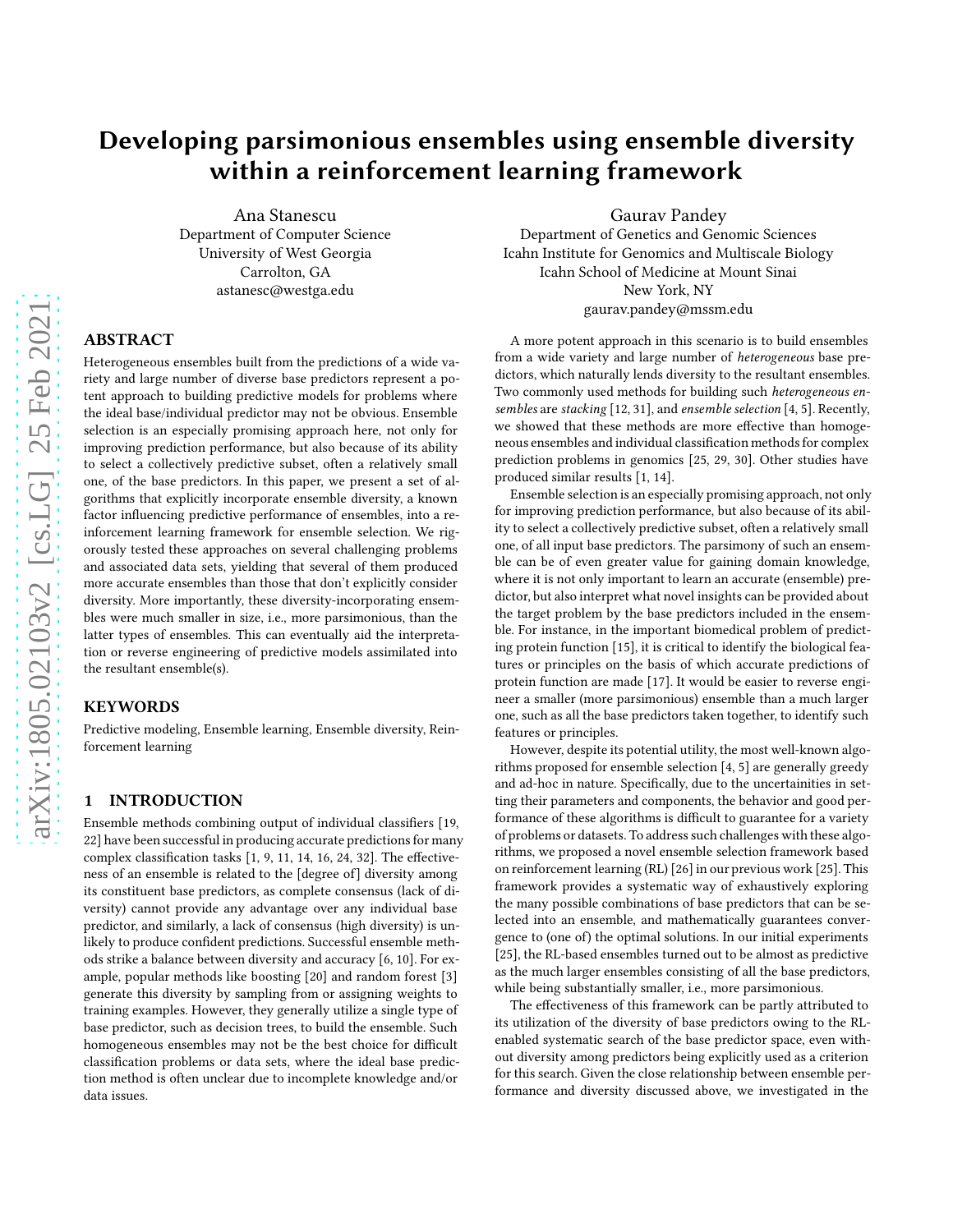current work whether explicity considering the diversity among base/ensemble predictors within our RL-based framework can help build even more accurate and parsimonious ensemble predictors. In Section 2, we describe the algorithms implementing this extension using established measures for ensemble diversity [\[10,](#page-8-10) [27](#page-8-23)]. Section 3 describes the data sets and experimental setup used to evaluate these algorithms. In Section 4, we illustrate how, and under what circumstances, these algorithms can achieve their goals of building accurate and parsimonious ensemble predictors. We conclude with directions for future work in Section 5.

#### 2 PROPOSED APPROACH

Here, we describe our proposed ensemble selection approach, starting with basics of reinforcement learning and how it can be utilized to address the ensemble selection problem.

# <span id="page-1-2"></span>2.1 Basics of Reinforcement Learning (RL)

RL is a type of machine learning in which an agent learns how to optimally behave in its environment using a trial-and-error mechanism [\[26](#page-8-22)]. The agent tries to maximize the cumulative reward that it is receiving from making decisions. Reinforcement signals are provided by the reward function, which gradually guides the agent towards finding the optimal behavior, or "policy", that will maximize its performance.

Q-learning is one RL algorithm that can discover an optimal policy in a theoretically sound way [\[28\]](#page-8-24). Here, the Q-table represents the action-value mapping that the agent constructs by training in the environment. Q-learning allows the agent to investigate the environment and update the Q-table using an  $\epsilon$ -greedy approach: with probability  $1 - \epsilon$ , the agent exploits its accumulated knowledge (best current policy as determined by the Q-table), and with probability  $\epsilon$  the agent will explore another state in the environment, different from the one dictated by its current knowledge. Typically, the exploration is purely random, meaning that the agent is allowed to randomly pick the next action to take as long as it is different from the "optimal" action. This allows the agent to potentially discover better actions than the ones it has already assessed.

## 2.2 Our previous work on RL-based ensemble learning

In our previous work [\[25\]](#page-8-17), we formulated the ensemble selection problem as a search of the ensemble space and used Q-learning to train an agent, i.e., the ensemble selection algorithm. Specifically, we defined the RL agent's environment as a lattice, such as the one shown in Figure [1,](#page-1-0) where the nodes representing the states denote all possible ensembles generated by N base predictors (i.e.,  $2^N$  possible nodes), and the arrows represent the allowed transitions between states (the "actions" in our setup). We also proposed three strategies, RL\_greedy, RL\_backtrack and RL\_pessimistic, to search through this environment by defining the possible actions between states. This is done within the Q-learning framework to identify the best possible ensemble given the search strategy, the corresponding reward function and the value of  $\epsilon$ . Specifically, the

<span id="page-1-0"></span>

Figure 1: An environment generated from 4 base predictors to be used for RL-based ensemble selection.

framework returns the optimal policy, which in this case represents the optimal path from the root of the lattice to the selected ensemble.

In particular, the RL\_greedy strategy emulates a "greedy" agent, whose goal is to reach the state in the environment representing the full ensemble (FINISH node in Figure [1\)](#page-1-0) and thus terminate each of its learning episodes as quickly as possible. As a consequence of this plan, the agent rapidly takes actions to add the next base predictor to the ensemble represented by the current state, and updates the Q-table in the process. With each action  $a_t$  taken to transition from state  $s_t$  to  $s_{t+1}$  in the environment, the agent receives the performance of the ensemble represented by state  $s_{t+1}$ as a reward (denoted by the function  $f(s)$  in Equation [1\)](#page-1-1).

<span id="page-1-1"></span>
$$
R(s_t, a_t, s_{t+1}) = f(s_{t+1})
$$
\n(1)

Finally, with all the episodes completed, and the optimal policy returned, RL\_greedy picks the final ensemble as the one on the policy path that produces the highest individual performance (on a validation set).

# 2.3 Incorporating ensemble diversity into our RL framework

Our previously proposed RL strategies focus on systematically exploring the ensemble space that may help discover diverse and accurate ensembles. However, they don't explicitly consider diversity among predictors, as shown by the fact that their reward functions (e.g., Equation [1\)](#page-1-1), are only based on ensemble performance. Thus, given the close relationship between ensemble performance and diversity, in this work, we investigated if the explicit incorporation of ensemble diversity, measured appropriately, can help the RL framework explore and yield even more accurate and parsimonious ensembles.

The RL\_greedy strategy offers a natural extension towards a diversity-enabled version of the RL framework. Note that the natural form of Q-learning enables exploration of randomly chosen states with probability  $\epsilon$ . Thus, instead of random exploration, we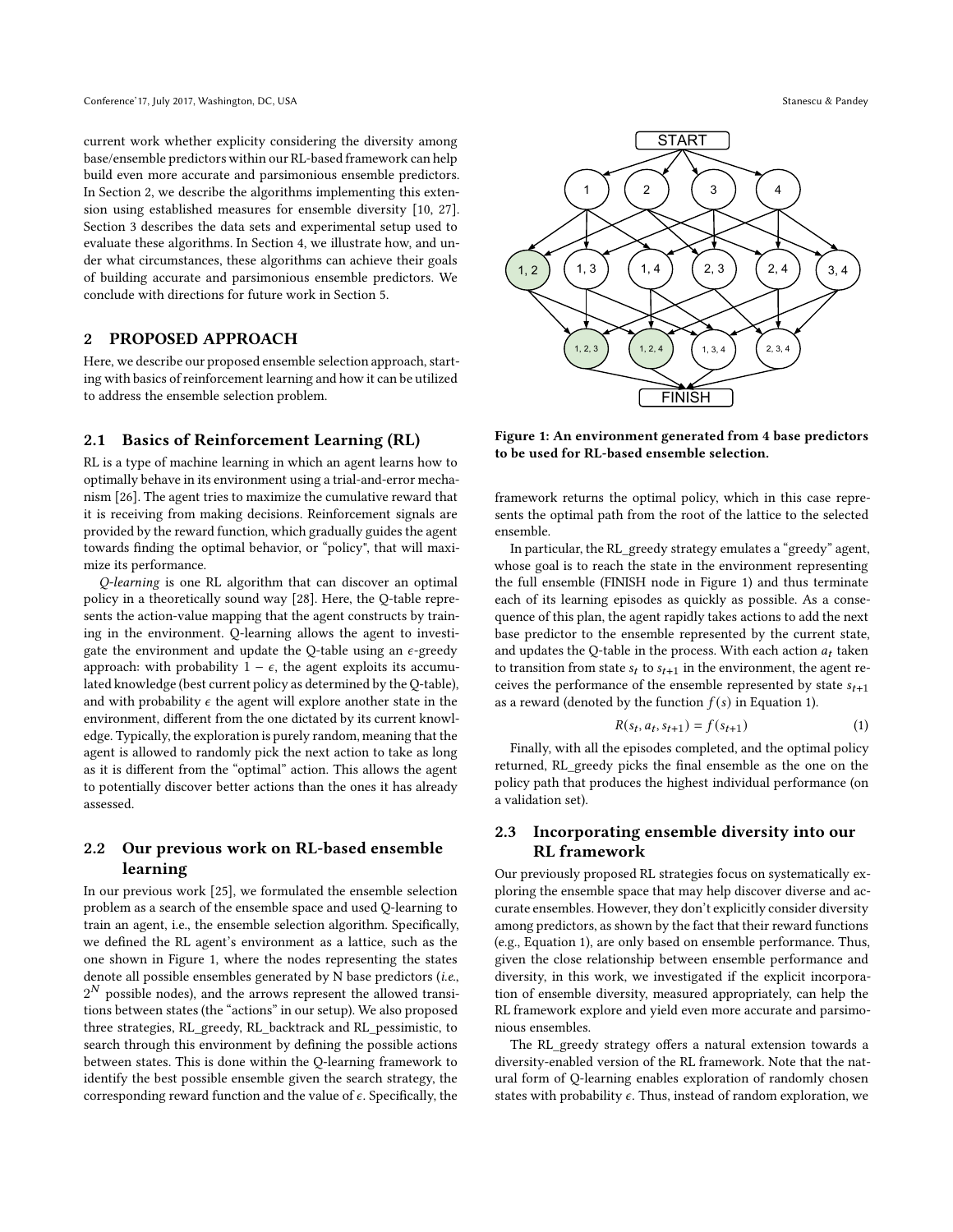<span id="page-2-0"></span>



Figure 2: Diversity calculation methods used to quantify the diversity between (a) any pair of ensembles (diversity1), and (b) a pair of ensembles differing in just one base predictor (diversity2).

can force the exploration to explicitly visit the state that is the most diverse with respect to the ensemble represented by the current state. We adopted this approach and explain its exact implementations evaluated in our work below. The rest of the RL\_greedy strategy is used as it is.

2.3.1 Diversity calculation methods. Ensemble diversity has long been studied as a factor influencing ensemble performance, and several diversity measures have been proposed for this purpose [\[10](#page-8-10), [27\]](#page-8-23). However, most of these measures are defined for a pair of classifiers/predictors, which doesn't lend them naturally to calculating diversity involving at least one ensemble consisting of multiple base predictors. Specifically, in our case, the diversity needs to be calculated between candidate ensembles at the two ends of various transitions/actions in the RL environment, such as those denoted by green nodes and connected by the solid arrows in Figure [1.](#page-1-0) Thus, we used the following two simple methods for this calculation:

- diversity1: The first method simply calculates the diversity measure between the output prediction vectors obtained by applying both the ensembles separately to the validation examples (Figure [2\(](#page-2-0)a)).
- diversity2: The second method is based on the observation that the two ensembles only differ in one base predictor, such as predictor 3 or 4 with respect to the ensemble  $\{1, 2\}$ among the shaded nodes in Figure [1.](#page-1-0) Thus, in this strategy, only this distinct base predictor is applied to the validation examples to generate the prediction vector. The diversity measure is then calculated between this vector and that of the predictions generated by the original ensemble applied to the same examples (Figure [2\(](#page-2-0)b)).

2.3.2 Ensemble diversity measures. As mentioned before, a variety of diversity measures have been proposed for studying ensembles [\[10](#page-8-10), [27\]](#page-8-23). To test the effectiveness of incorporating diversity into our RL framework, we chose some representative measures of two types, unsupervised and supervised.

Unsupervisedmeasures: The simplest measures for the diversity of two sets of predictions are standard proximity measures, which are also unsupervised as they don't involve using the actual labels of the examples the predictions are generated from. In this work, we tested Pearson's correlation coefficient, cosine similarity and Euclidean distance for this purpose. Also, since diversity is analogous to distance, one minus the values of the correlation coefficient and cosine similarity were used as diversity measures.

Supervised measures: The more established ensemble diversity measures are supervised in nature, as they don't only measure how similar or different a pair of set of predictions are, but also use the true label information of the examples to measure how similar or different their classification errors are. We tested Yule's  $Q$  [\[33\]](#page-8-25) and Fleiss'  $\kappa$  [\[6](#page-8-9)] statistics as representatives of these measures in our study. Specifically, given the predicted labels produced by a pair of predictors  $D_i$  and  $D_k$ , a contingency table counting how often each predictor produces the correct label in relation to the other can be generated as:

|                   |          | $D_k$ correct (1) $D_k$ incorrect (0) |
|-------------------|----------|---------------------------------------|
| $D_i$ correct (1) | $N^{11}$ | $N^{10}$                              |
| $D_i$ wrong $(0)$ | $N^{01}$ | $N^{00}$                              |

Then, the  $Q$  and  $\kappa$  statistics can be calculated as:

$$
Q_{i,k} = \frac{N^{11}N^{00} - N^{01}N^{10}}{N^{11}N^{00} + N^{01}N^{10}}.
$$
 (2)

$$
\kappa_{i,k} = \frac{2(N^{11}N^{00} - N^{01}N^{10})}{(N^{11} + N^{10})(N^{01} + N^{00})(N^{11} + N^{01})(N^{10} + N^{00})}.
$$
 (3)

These measures take the same scale as the correlation coefficient, i.e., they produce values tending towards 1 when  $D_i$  and  $D_k$ correctly classify the same instances, 0 when they do not, and −1 when they are negatively correlated. So, we used one minus their respective values to quantify diversity.

Finally, like RL\_greedy that the diversity-incorporating algorithms are based on, the stopping point is reached when they produce the same ensemble for ten consecutive learning episodes.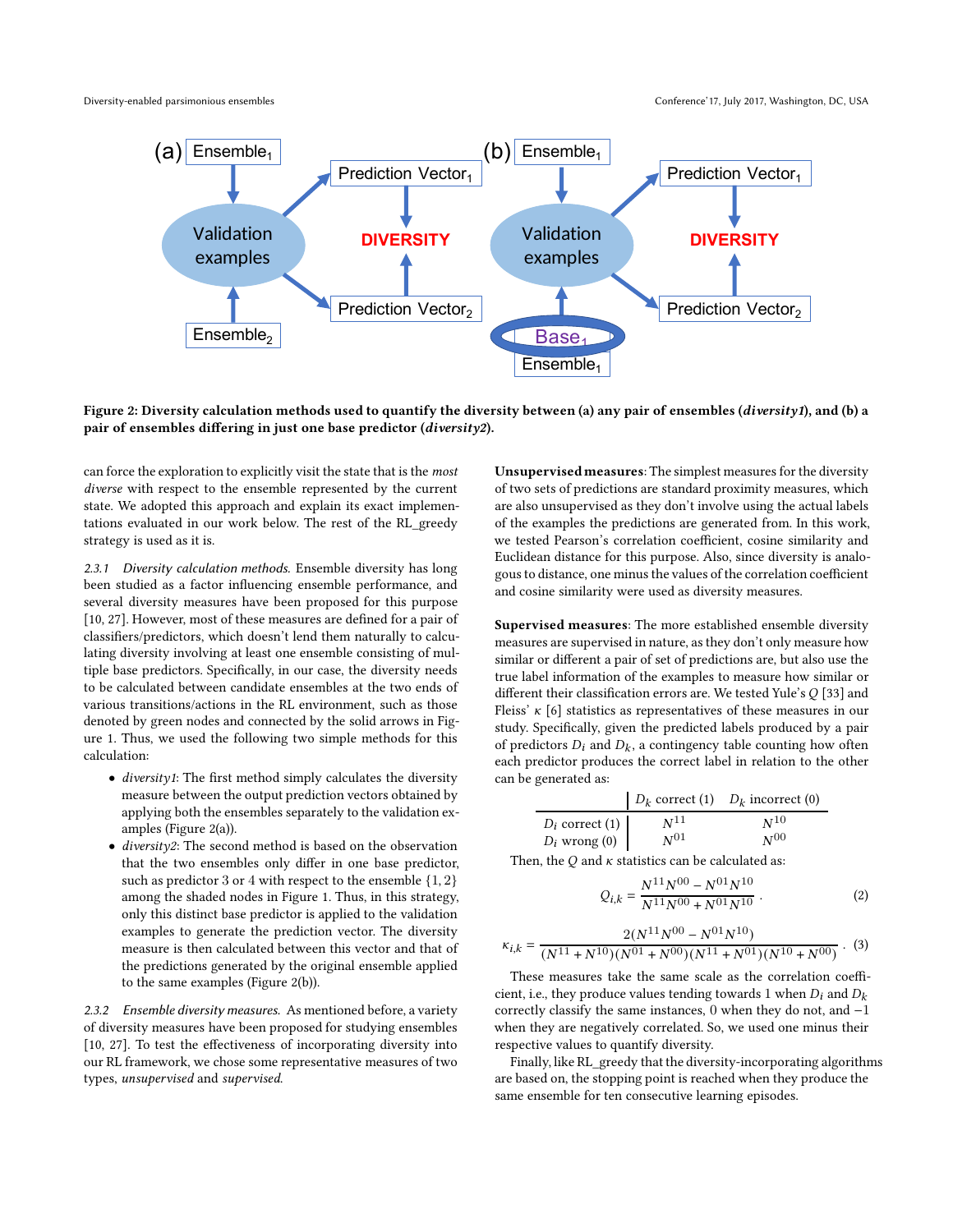<span id="page-3-0"></span>

|            | Protein Function Datasets (PF) |                 |       |                           |            |              |            |             |
|------------|--------------------------------|-----------------|-------|---------------------------|------------|--------------|------------|-------------|
| Problem    | PF1                            | PF <sub>2</sub> | PF3   | Splice Site Datasets (SS) |            |              |            |             |
|            | (S. cerevisiae)                |                 |       | D. melanogaster           | C. elegans | P. pacificus | C. remanei | A. thaliana |
| #Features  | 300                            | 300             | 300   | 141                       | 141        | 141          | 141        | 141         |
| #Positives | 382                            | 344             | 327   | 1.598                     | 997        | 1.596        | 1.600      | 1,600       |
| #Negatives | 3,597                          | 3.635           | 3.652 | 158,150                   | 99,003     | 156.326      | 157,542    | 158.377     |
| #Total     | 3.979                          | 3.979           | 3,979 | 159,748                   | 100,000    | 157.922      | 159,142    | 159,977     |

Table 1: Details of protein function (PF) and splice site (SS) datasets, including the number of features, number of examples in the minority (positive) and majority (negative) classes, and total number of examples.

#### <span id="page-3-1"></span>3 EVALUATION METHODOGY

We evaluated our proposed diversity-enabled RL-based ensemble selection approaches, as well as their benchmarks, on two challenging computational genomics problems and several data sets related to them using the experimental setup described below.

### 3.1 Problem Definitions and Datasets

Protein Function Prediction: Prediction of gene/protein function is an important problem in biology [\[15](#page-8-20), [17\]](#page-8-21). Gene expression data are commonly used for this task, as the simultaneous measurement of gene expression across the entire genome enables effective inference of functional relationships and annotations. Thus, we used the gene expression compendium of Hughes et al.[\[8\]](#page-8-26) to predict the functions of roughly 4, 000 S. cerevisiae genes. Among these genes, the three most abundant functional labels (GO terms) from the list of most biologically interesting and actionable Gene Ontology Biological Process terms compiled by Myers et al. [\[13\]](#page-8-27) are used in our evaluation. These labels are GO:0051252 (regulation of RNA metabolic process), GO:0006366 (transcription from RNA polymerase II promoter) and GO:0016192 (vesicle-mediated transport). We refer to these prediction problems as PF1, PF2, and PF3 respectively (details in Table [1\)](#page-3-0).

Prediction of Splice Sites: RNA splicing is a naturally occurring biological phenomenon that contributes to protein diversity, which in turn contributes to the (ab)normal functioning of eukaryotic organisms [\[2\]](#page-8-28). Generally, when creating mature RNA from DNA, introns are removed (or spliced out) from the gene sequence and exons are retained (or transcribed). Splice sites are conserved nucleotide dimers found at the interfaces between exons and introns. In general, splice sites are canonical, as acceptor splice sites are signaled by the occurrence of the consensus dimer "AG" at the 3 ′ end of the intron, while donor splice sites are characterized by the consensus dimer "GT", situated at the 5' end of the intron. Such dimers occur frequently throughout most eukaryotic genomes but their presence alone is not sufficient to declare a splice site. Correctly identifying splice sites is an essential step towards genome annotation, and a difficult problem due to the highly unbalanced ratio of bona fide splice sites to decoy dimers [\[23\]](#page-8-29). In this work, we focused on identifying acceptor splice sites, which can be formulated as a binary classification of DNA sequences (141-nucleotide-long windows around "AG" dimers, with the dimer situated at position 61) as true acceptor splice sites and decoy dimers. Thus, we assessed the ability of our algorithms to address this important problem on five datasets of acceptor splice sites from five organisms: D.

melanogaster, C. elegans, P. pacificus, C. remanei, and A. thaliana, published by Schweikert et al.[\[21\]](#page-8-30) and Rätsch et al.[\[18\]](#page-8-31).

## 3.2 Experimental Setup

We maintain the same experimental setup as used in our previous work [\[25\]](#page-8-17), illustrated by Figure 2 in that paper. Also, as in that work, in all our RL-based experiments, the parameters of the Qlearning algorithm, namely  $\alpha$  and  $\gamma$ , are set to the commonly used values of 0.1 and 0.9 respectively [\[26](#page-8-22)]. The exploration/exploitation trade-off is controlled by the  $\epsilon$  probability discussed in Section [2.1.](#page-1-2) A higher probability indicates more exploration. In our work, we experiment with  $\epsilon \in \{0.01, 0.1, 0.25, 0.5\}$ . The iterative nature of Q-learning requires the initialization of its parameters (values in the Q-table). We initialize the Q-table as a zero matrix, and update the values as states and rewards are observed by the agent, as guided by the ensemble diversity-based search strategies defined above.

We use 5-fold cross validation (CV) to estimate the performance of all the models. All base predictors are learned on the training set (60% of the original data described in Table [1\)](#page-3-0), which is balanced using undersampling of the majority class to address the highly skewed distribution of the classes in our evaluation data sets. The validation set (20% of the data) is used for calculating the rewards of the nodes in the RL environment as well as calculating the diversity measures described earlier. The test set (comprising the remaining 20% of the data) is used to assess the overall performance of all studied algorithms. An experiment for an algorithm being tested consists of the collection of these performance scores over all five rounds of this cross-validation.

All performance evaluation, whether internal (on the validation set) or external (on the test set) is conducted using F-max, which is the maximum value of the F-measure across all the values of precision and recall at many thresholds applied to the prediction scores generated by the base classifiers and the resultant ensembles. Fmax is appropriate given the highly skewed class distributions of the datasets used in our study, and has been shown to be reliable for performance evaluation in a recent large-scale assessment of protein function prediction [\[17](#page-8-21)].

The ensembles selected by the various algorithms we tested are created by combining the probabilities produced by the constituent base predictors using a weighted average. Here, the importance (weight) of each base predictor is proportional to its predictive performance (measured in terms of the F-max score) on the validation set for all the approaches. We also considered options such as unweighted mean and median, but observed that the performance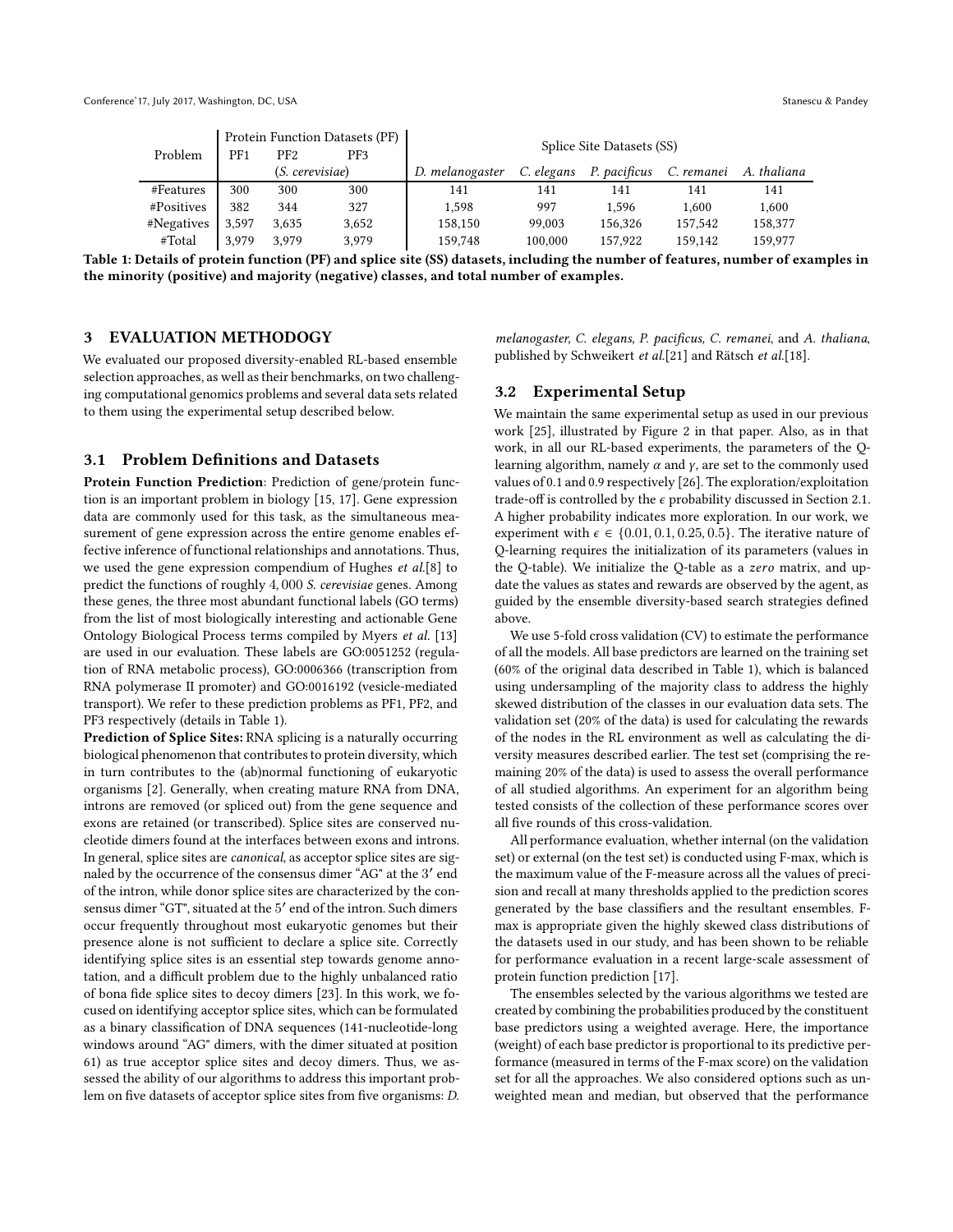<span id="page-4-0"></span>



Figure 3: Overall performance of all diversity-incorporating RL-based ensemble selection algorithms, computed as the auESC score described in Section [3,](#page-3-1) for (a) PF and (b) SS datasets. The same legend applies to both the plots. Standard errors are calculated over ten repetitions of all respective experiments. The  $\epsilon$  value that produced the highest auESC score for each algorithm is shown above the corresponding bar.

of the ensembles was suffering because of the worst performing individual base predictors included in them. In order to efficiently obtain the reward of each state or the performance of the ensemble being considered, we aggregate the predictions using a cumulative moving average.

We train 18 diverse representative base classification algorithms from Weka [\[7](#page-8-32)], including Naïve Bayes, Multilayer Perceptron, SVM with a polynomial kernel, AdaBoost, Logistic Regression, and Random Forest. Each CV training set is resampled with replacement 10 times to balance the classes, resulting in 180 base predictors. Each ensemble selection algorithm is presented with a pool of base predictors (classification models). We start all our experiments with ten base predictors and increase this set gradually, with steps of ten randomly selected base predictors for each experiment, until we reach the entire set of 180 base predictors. This setup is designed to address the question of how the ensemble selection methods behave with an increasingly larger set of initial base predictors to select from. The performance of the ensembles resulting from of all these methods was evaluated across all these sizes, resulting in curves such as the ones shown in Figure [5.](#page-6-0) We used the area under these curves, denoted auESC (area under Ensemble Selection Curve), as a global evaluation measure. To account for variation, each set of experiments was repeated ten times for all the datasets. Note that, in contrast to the ordering strategy used in our previous work [\[25\]](#page-8-17), the ordering of base predictors to generate increasingly larger sets to present to the ensemble selection algorithms is now completely random, thus reducing the likelihood of biasing the results.

### 4 RESULTS

In this section, we describe the results of the evaluation of the algorithms described in Section 2 using the experimental setup described in Section 3. Note that in some of the discussions below, we discuss the PF and SS results separately due to the substantially different sizes of these datasets to study the effect of this important factor on the results.

#### 4.1 Performance of proposed algorithms

As explained in Section 2, our diversity-incorporating RL-based ensemble selection algorithms have several variations, particularly because of the possible options for the following two components:

- Diversity computation methods: diversity1 or diversity2.
- Ensemble diversity measures: Unsupervised (cosine similarity, Euclidean distance and Pearson's correlation coefficient) and supervised (Yule's  $Q$  and  $\kappa$  (kappa)).

Thus, we first evaluated the performance of these variations using the data sets and experimental setup described in Section 3. The results of this evaluation are shown in Figure [3.](#page-4-0) Note that for all the variations, the value of  $\epsilon$ , the parameter defining the RL exploration-exploitation probability, that produces the highest auESC score for each data set is also shown. This enables a comparison between the best performing versions of the tested algorithms.

Overall, it can be seen that the general performance on the PF data sets (Figure [3\(](#page-4-0)a)) is substantially lower than that on the SS ones (Figure [3\(](#page-4-0)b)). This can be attributed to the larger size of the latter, which provides the ensemble algorithms more information to leverage for better predictions.

Next, we analyzed which of the *diversity1* or *diversity2* methods, whose performance is represented by paired solid and striped bars respectively in Figure [3,](#page-4-0) is more effective for diversity incorporation. It's quite clear from Figure [3\(](#page-4-0)a) the diversity1 almost consistently performs better diversity2 for PF data sets (paired Wilcoxon rank-sum p-value=0.0015). However, in the case of the SS data sets [\(3\(](#page-4-0)b)), the performance of the two methods is statistically tied (paired Wilcoxon signed-rank p-value=0.19). Thus, for further analyses, for each diversity measure, whichever of the two methods produces the highest auESC score for each SS data set is used as the representative performance for that diversity measure for that dataset.

Finally, we analyzed if using unsupervised and supervised ensemble diversity measures had different effects on the performance of the above ensemble selection algorithms. For this, we statistically compared the average performance of these two groups of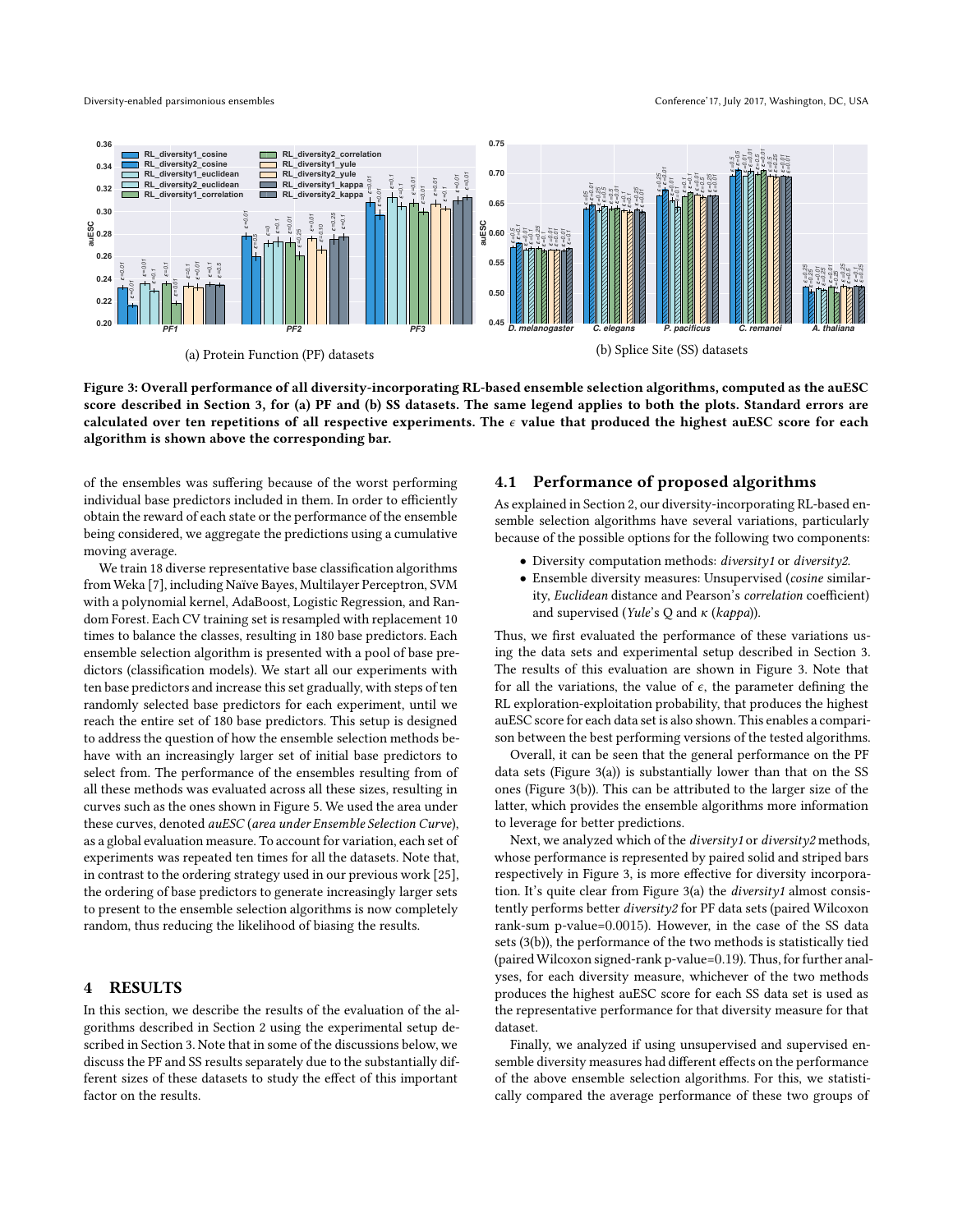<span id="page-5-0"></span>



Figure 4: Performance of the diversity-incorporating RL-based ensemble selection algorithms, as well as those proposed in our previous work [\[25](#page-8-17)], on (a) PF and (b) SS data sets. The same legend applies to both the plots. Also shown for reference are the performance of the full ensemble comprising of all the base predictors, as well as the best one among them. Standard errors are calculated over ten repetitions of all the respective experiments. The diversity1 method was used to generate the PF results, while the best performing one out of diversity1 and diversity2 was use to generate the SS ones for each data set and diversity measure. The  $\epsilon$  value that produced the highest auESC score for each algorithm is shown within the corresponding bar.

measures coupled with the diversity1 and diversity2 methods over all the PF and SS data sets using the paired Wilcoxon signed-rank test. However, we found there to be no significant differences ( $p$  $value > 0.1$  for all comparisons) between the two groups for any dataset type or diversity incorporation method.

# 4.2 Comparison of RL-based ensemble selection algorithms

In previous work [\[25\]](#page-8-17), we proposed several RL-based ensemble selection algorithms, which performed comparably to the full ensemble (FE) consisting of all the base predictors, especially considering that the ensembles produced by these algorithms were much smaller than FE, i.e. more parsimonious. Thus, based on the observations made in the previous subsection, we compared the performance of these ensembles and baselines with that of our diversityincorporating RL ensembles on the various test data sets.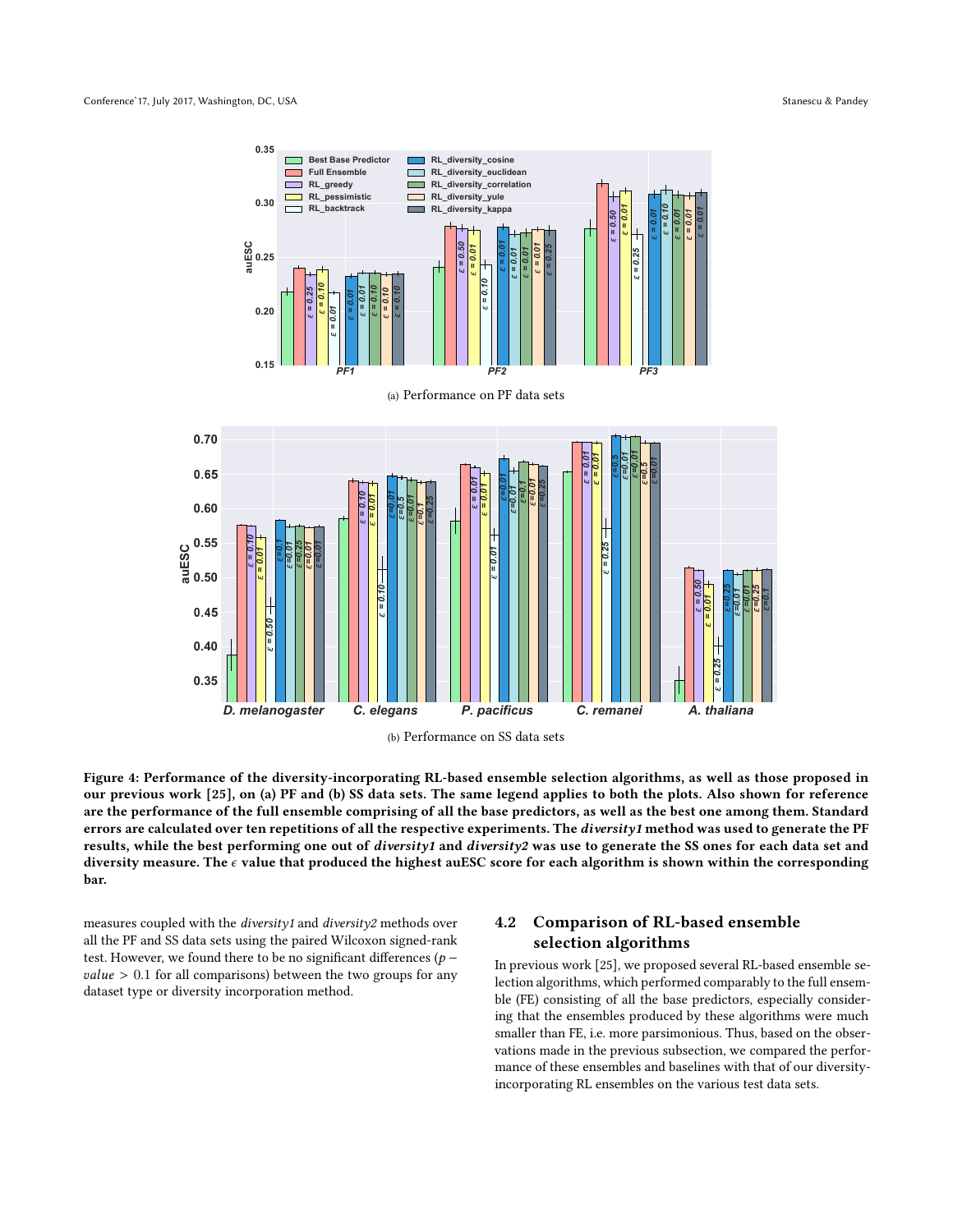Figure [4](#page-5-0) provides an overview of the results of this comparison. It can be seen that almost all the ensembles, whether FE- or RL-based ones, performed substantially better than the best base predictor (light green bars), an essential requirement for ensemble performance. The only exception to this was the RL\_backtrack algorithm, which is prone to overfitting due to its relatively complex lattice search algorithm. Furthermore, Figure [4](#page-5-0) shows that none of our previous RL algorithms outperformed the full ensemble in terms of the absolute auESC score.

RL ensembles compared with that of the full ensemble. For the PF data sets (Figure [4\(](#page-5-0)a)), the RL diversity ensembles perform at a level comparable to our previously proposed RL approaches, although slightly lower than that of the full ensemble. On the other hand, several of the RL\_diversity ensembles perform better than

Next, we assessed how the performance of the diversity-incorporating able to utilize the information in these much larger than PF data FE (red bars) on SS data sets, and transitively better than our previous RL approaches. For instance, RL\_diversity\_cosine (blue bars) outperforms FE for all the PF data sets except A. thaliana, which is likely due to the unbalanced nature of our data sets (many more negatives than positives). In situations like these, similarity measures like cosine are generally more meaningful. RL\_diversity\_correlation (green bars) and RL\_diversity\_euclidean (light blue bars) produce such a performance for a couple of data sets each. This indicates that these variations of the diversity-incorporating algorithms are sets to derive more accurate ensembles.

> In contrast, the RL\_diversity variations based on supervised diversity measures didn't perform better than FE on any of the data sets, either PF or SS. Thus, even though in aggregate, the two types of measures perform statistically similarly (Section 4.1), there are

<span id="page-6-0"></span>

Figure 5: Performance of ensembles produced by several algorithms, including the diversity-incorporating RL-based ones proposed here, on the C. remanei SS data set as the number of base predictors is increased. Also shown for reference are the performances of the full ensemble comprising of all the base predictors, as well as the best one among them. The best performing method out of *diversity1* and *diversity2*, and value of  $\epsilon$  (shown within parentheses), was used to generate the performance curve for each diversity measure. Standard errors are calculated over ten repetitions of each respective experiment. The numbers on top of the RL\_diversity\_cosine (blue) curve represent the average sizes of the ensembles selected by the algorithm at various numbers of initial base predictors.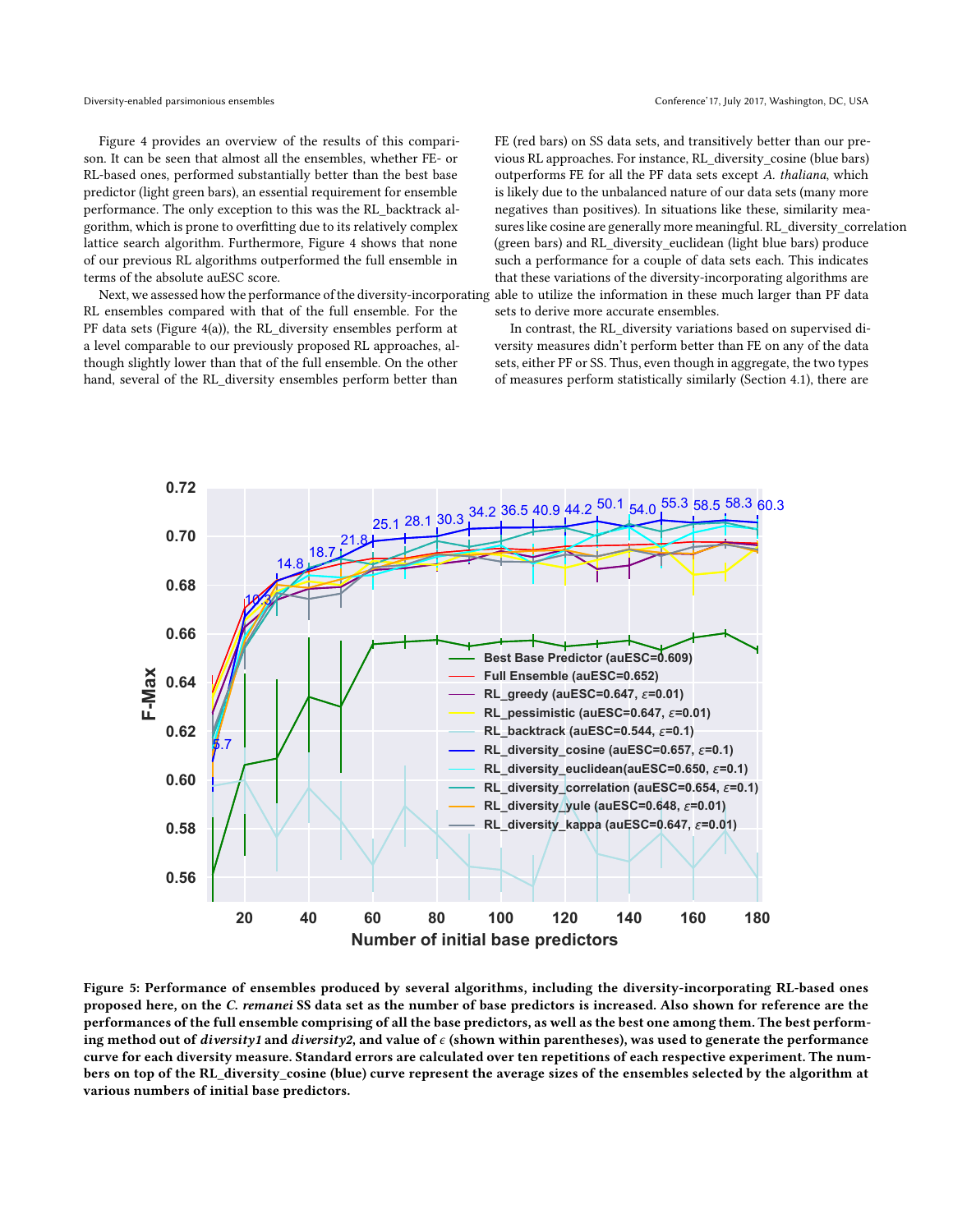<span id="page-7-0"></span>Conference'17, July 2017, Washington, DC, USA Stanescu & Pandey

| RL algorithm             | auESC | size ratio $@60$ | size $ratio@120$ | size ratio $@180$ | perf ratio $@60$ | perf ratio $@120$ | perf ratio $@180$ |
|--------------------------|-------|------------------|------------------|-------------------|------------------|-------------------|-------------------|
| RL_greedy                | 0.647 | 0.761            | 0.676            | 0.618             | 0.993            | 0.998             | 0.999             |
| RL pessimistic           | 0.647 | 0.497            | 0.292            | 0.195             | 0.999            | 0.987             | 0.998             |
| RL backtrack             | 0.545 | 0.115            | 0.069            | 0.036             | 0.818            | 0.853             | 0.803             |
| RL diversity cosine      | 0.657 | 0.418            | 0.368            | 0.335             | 1.010            | 1.012             | 1.012             |
| RL diversity euclidean   | 0.650 | 0.389            | 0.358            | 0.326             | 0.990            | 0.998             | 1.008             |
| RL diversity correlation | 0.654 | 0.456            | 0.357            | 0.316             | 0.996            | 1.011             | 1.008             |
| RL diversity yule        | 0.648 | 0.772            | 0.642            | 0.647             | 0.994            | 0.998             | 0.995             |
| RL_diversity_kappa       | 0.647 | 0.995            | 0.995            | 0.996             | 0.995            | 0.995             | 0.996             |

Table 2: Statistics for the performance curves shown in Figure [5.](#page-6-0) The ratios of the sizes and performances of the ensembles produced by the various RL algorithms to those of the full ensemble (FE) are shown at representative initial base predictor set sizes of 60, 120, and 180.

individual differences. This indicates that while established measures like  $Q$  and  $\kappa$  are useful for studying ensembles, their direct use for learning ensembles using algorithms like ours may not necessarily be effective. In such cases, it may be more meaningful to use simpler unsupervised measures that are easier to compute and less likely to overfit.

# 4.3 Relationship between ensemble performance and parsimony

As was pointed out earlier, an advantage of ensemble selection is that it can not only help learn accurate ensembles, but the relatively smaller size (parsimony) of these ensembles can aid interpretation or reverse engineering efforts. Our previous work [\[25\]](#page-8-17) illustrated that RL can indeed help achieve this parsimony goal while not compromising too much on performance. We assessed if and to what extent the diversity-incorporating ensembles can help in this direction. However, since presenting the results of this assessment for all our test data sets will take too much space, we illustrate the results using the C. remanei SS data set, which produces the overall highest performance across all ensemble algorithms (Figure [4\(](#page-5-0)b)).

Figure [5](#page-6-0) shows the comparative performance of ensembles produced by several algorithms, including the diversity-incorporating RL-based ones proposed here, on this data set. Consistent with the results for this data set shown in Figure [4\(](#page-5-0)b), several RL\_diversity algorithms do perform better than the full ensemble (red curve), as shown by higher performance curves. In particular, RL\_diversity with the cosine (blue curve) and correlation (green curve) diversity measures (almost) consistently outperform the full ensemble, especially after about 40 initial base predictors. Thus, in addition to at the aggregate (auESC) level (Figure [4\(](#page-5-0)b)), this result shows that diversity-incorporating ensembles can also work well at a data set level and for a range of numbers of initial base predictors.

However, as discussed above, performance is only a part of the story. The other part is how much parsimony the RL ensembles are able to achieve relative to the full ensemble. The numbers on top of the RL\_diversity\_cosine (blue) curve in Figure [5](#page-6-0) represent the average sizes of the ensembles selected by this algorithm with various numbers of initial base predictors. It can be seen that RL\_diversity\_cosine if and how the parsimonious nature of our ensembles can actually not only performs better than the full ensemble, but also does this consistently with much smaller ensembles, often nearly only 30 − 40% of the size of the full ensemble.

This can also be seen more generally in Table [2,](#page-7-0) which reports the ratios of the sizes and performances of the ensembles produced by the various RL algorithms to those of the full ensemble (FE) at representative initial base predictor set sizes of 60, 120, and 180. It can be seen here also that the RL\_diversity\_cosine ensembles consistently performs better than the full ensemble and ensembles from other RL-based approaches while maintaining small ensemble sizes. Other unsupervised diversity measures (euclidean and correlation) also do well in this direction, but supervised ones (yule and kappa) don't, once again confirming the observation made above.

Overall, the above results demonstrate that diversity-incorporating RL ensemble selection can help infer accurate as well as parsimonious ensembles. This can be attributed to the approach's ability to systematically explore diverse base predictors whose addition to the ensemble can aid ensemble performance and parsimony.

#### 5 CONCLUSIONS

In this paper, we describe a set of algorithms to incorporate ensemble diversity into our reinforcement learning (RL) framework for ensemble selection. These algorithms were implemented using a variety of diversity incorporation methods and ensemble diversity measures, and were rigorously evaluated on several challenging problems and associated data sets. Several of these implementations produced more accurate ensembles than those that don't explicitly consider diversity, such as ones combining all the base predictors and those based on our previous RL approaches, especially for larger data sets. Perhaps even more importantly, these diversity-incorporating ensembles were much smaller in size, i.e., more parsimonious, than the latter types of ensembles. This can eventually aid the interpretation or reverse engineering of predictive models assimilated into the resultant ensemble(s).

Our proposed approaches can be improved upon by considering other methods of incorporating diversity, as well as measures for quantifying it. Particularly, the lack of success of specialized (supervised) ensemble diversity measures within our framework needs to be investigated. Also, it will be beneficial to objectively assess aid interpretation, as we hypothesize. Finally, as with several other uses of reinforcement learning [\[26\]](#page-8-22), computational efficiency is a challenge for us as well. Thus, there is a need for more efficient